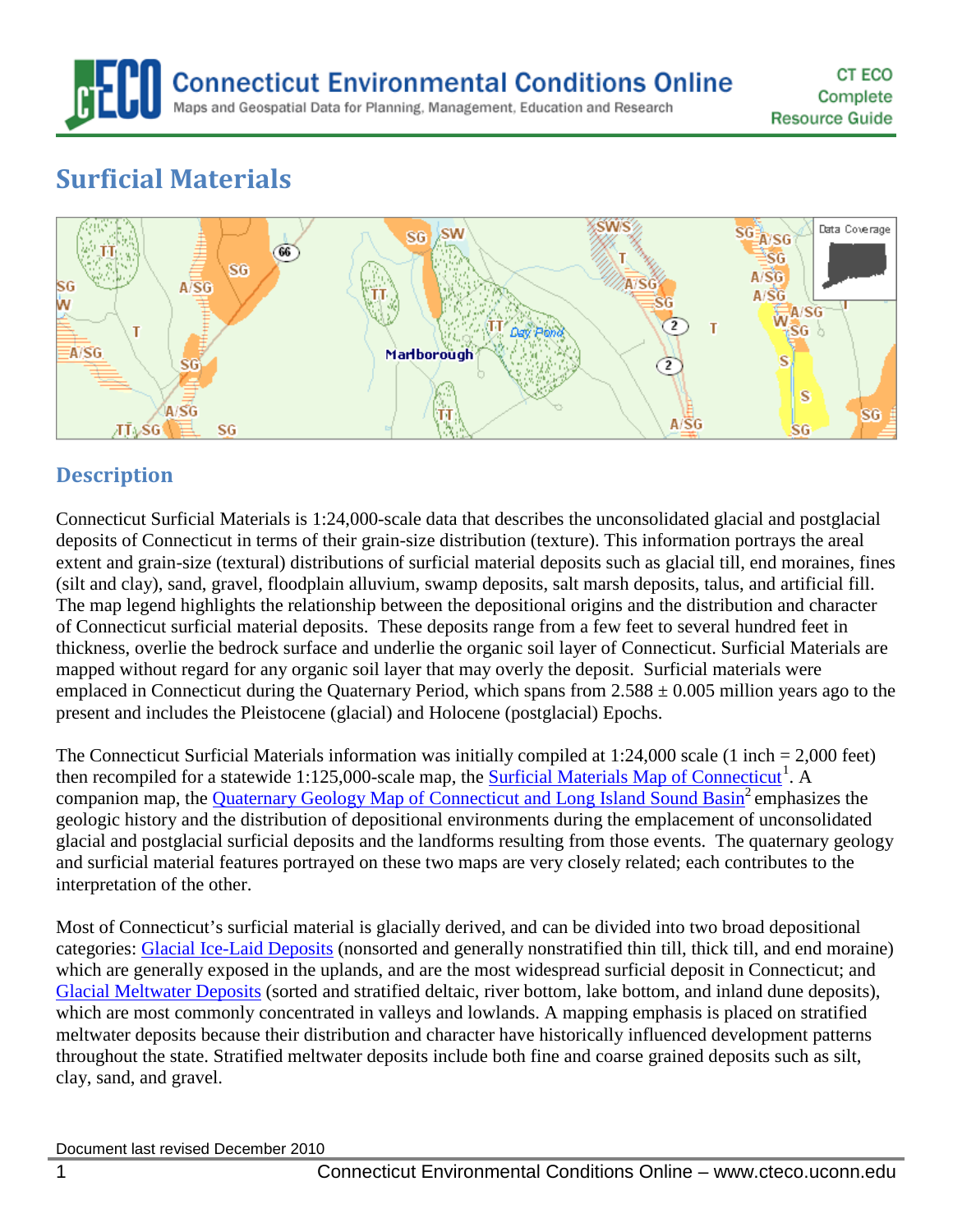[Glacial Ice-Laid Deposits](#page-2-0) (nonsorted and generally nonstratified thin till, thick till, and end moraine deposits) and [Postglacial Deposits](#page-4-0) (flood-plain alluvium and swamp deposits, but also including stream-terrace, talus, dune, tidal-marsh, beach, channel fill, marine delta deposits, and artificial fill) are differentiated from [Glacial](#page-2-1)  [Meltwater Deposits](#page-2-1) (sorted and stratified deltaic, river bottom, lake bottom, and inland dune deposits). The meltwater deposits are further characterized using four texturally-based map units ( $g = \text{gravel}$ ,  $sg = \text{rand}$  and gravel,  $s =$  sand, and  $f =$  fines). In many places a single map unit (e.g. sand) is sufficient to describe the entire meltwater section. Where more complex stratigraphic relationships exist, "stacked" map units are used to characterize the subsurface (e.g. sg/s/f - sand and gravel *overlying* sand *overlying* fines). The forward slash generally denotes *overlying* glacial meltwater deposits. Where postglacial deposits overlie meltwater deposits, this relationship is also described (e.g. a/s - alluvium *overlying* sand). Map unit definitions (Surficial Materials Code definitions, found in the [Legend Description\)](#page-2-2) provide a short description of the inferred depositional environment for each of the glacial meltwater map units.

This map was compiled at 1:24,000 scale, and published at 1:125,000 scale. Grain size textural definitions used in this mapping are modified from the Wentworth Scale (1922) as shown below.

|                         |         |            |                       | <b>PARTICLE DIAMETER</b> |            |                       |              |                      |        |      |
|-------------------------|---------|------------|-----------------------|--------------------------|------------|-----------------------|--------------|----------------------|--------|------|
|                         | 10      | .16<br>2.5 | .08                   |                          | .02<br>.04 |                       | .01          | .0025<br>.005        | .00015 | in.  |
| 256                     |         | 64         |                       |                          | .5         |                       | .25          | .068<br>.125         | .004   | mm   |
| Boulders                | Cobbles | Pebbles    | <b>Granules</b>       | Very<br>coarse<br>sand   | sand       | Coarse Medium<br>sand | Fine<br>sand | Very<br>fine<br>sand | Silt   | Clay |
| <b>GRAVEL PARTICLES</b> |         |            | <b>SAND PARTICLES</b> |                          |            | <b>FINE PARTICLES</b> |              |                      |        |      |

Grain-size classification used in this report (modified from Wentworth, 1922)

This digital data replicates the mapping presented on Sheet 1 of the 2 sheet map<sup>1</sup>. Consult the original **Surficial** [Materials Map of Connecticut](http://cteco.uconn.edu/map_catalog/maps/state/Surficial_Materials_Map_of_Connecticut.pdf)<sup>1</sup> for supporting information regarding the disposition of surficial materials on the landscape of Connecticut. Sheet 2 of the map includes cross sectional interpretations, data sources, and a brief discussion on the mineral composition of surficial materials.

#### **Purpose**

Surficial Materials is 1:24,000-scale data suitable for geologic and environmental mapping and analysis purposes. It is not intended for maps printed at map scales greater or more detailed than 1:24,000 scale (1 inch = 2,000 feet). The1:24,000-scale Surficial Material features and the 1:24,000-scale Quaternary Geology features are very closely related; each contributes to the interpretation of the other. The Quaternary Geology data is complemented by the Surficial Geology data in that the grain-size distribution (texture) of individual Quaternary Geology deposits is defined and described in the Surficial Materials data. For example, the Surficial Materials data specifies the texture for a given Quaternary Geology Sediment of Dammed Pond deposit as either comprised of Sand, Gravel, Sand and Gravel, Sand and Gravel overlying Sand, Sand overlying Sand and Gravel, Sand overlying Fines, or another similar combination. Not all Quaternary Geology deposits exhibit the same grain size.

[Quaternary Geology Map of Connecticut](http://cteco.uconn.edu/map_catalog/maps/state/Quaternary_Geologic_Map_of_Connecticut_and_Long_Island_Sound_Basin.pdf) and Long Island Sound Basin2 provides information the geologic history and the distribution of depositional environments during the emplacement of unconsolidated glacial and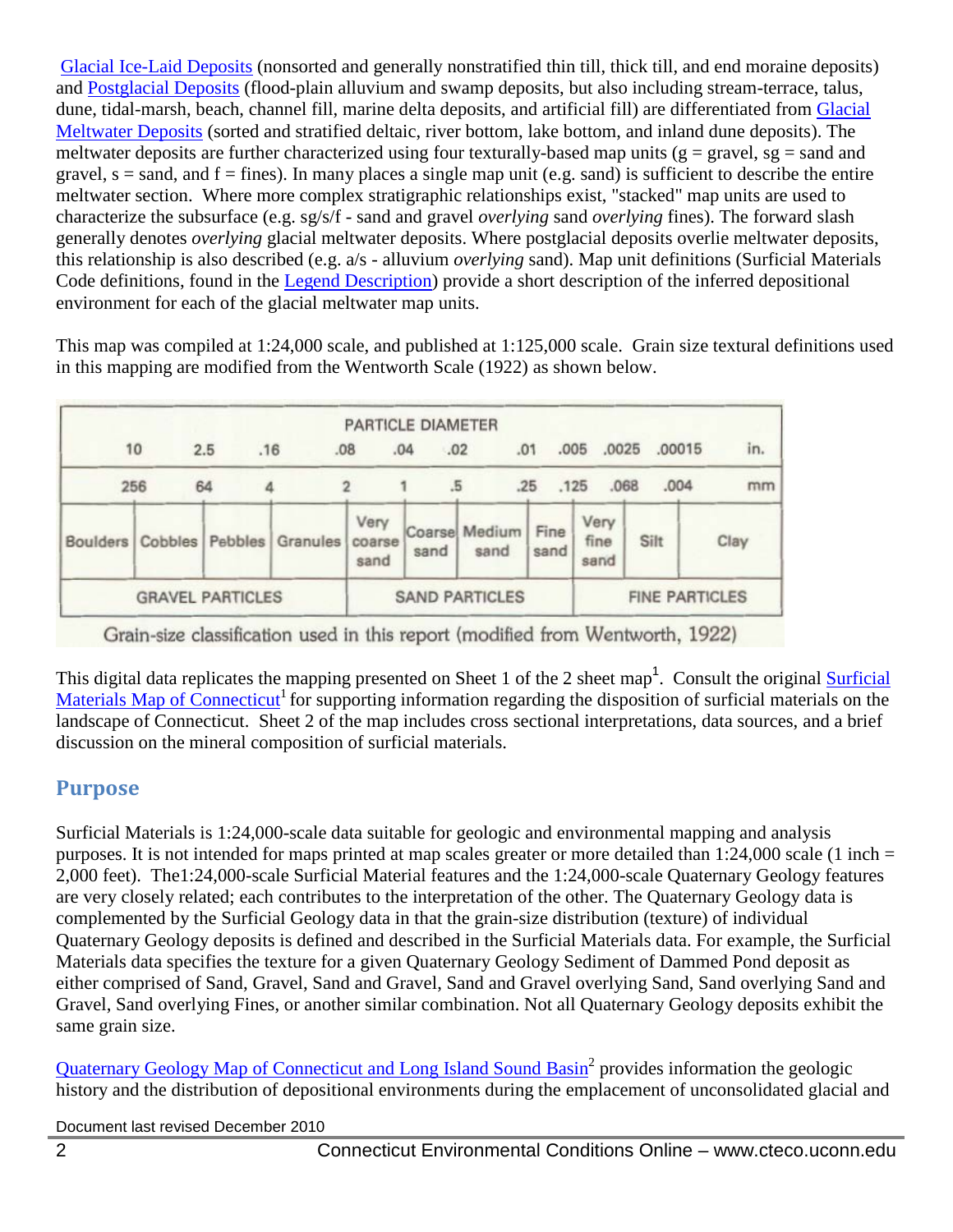postglacial surficial deposits and the landforms resulting from those events in Connecticut, whereas the [Surficial Materials Map of Connecticut](http://cteco.uconn.edu/map_catalog/maps/state/Surficial_Materials_Map_of_Connecticut.pdf)<sup>1</sup> emphasizes the surface and subsurface texture (grain-size distribution) of these materials.

# <span id="page-2-2"></span><span id="page-2-0"></span>**Legend Description**

#### **GLACIAL ICE-LAID DEPOSITS**

| Symbol | Description                                                                                                                                                                                                                                                                                                                                                                                                                                                                                                                                                                                                                                                                                                                                                                                                                                           | Map<br>Label |
|--------|-------------------------------------------------------------------------------------------------------------------------------------------------------------------------------------------------------------------------------------------------------------------------------------------------------------------------------------------------------------------------------------------------------------------------------------------------------------------------------------------------------------------------------------------------------------------------------------------------------------------------------------------------------------------------------------------------------------------------------------------------------------------------------------------------------------------------------------------------------|--------------|
|        | GLACIAL ICE-LAID DEPOSITS were derived directly from the ice and consist of nonsorted, generally<br>nonstratified mixtures of grain-sizes ranging from clay to large boulders. The matrix of most tills is<br>predominantly sand and silt and boulders can be sparse to abundant. Some tills contain lenses of sorted sand<br>and gravel and occasionally masses of laminated fine-grained sediment. The lack of sorting and stratification<br>typical of ice-laid deposits often makes them poorly drained, difficult to dig in or plow, mediocre sources of<br>groundwater and unsuited for septic systems. Till blankets the bedrock surface in variable thicknesses and<br>commonly underlies stratified meltwater deposits (see Block Diagram). End moraine deposits (primarily<br>ablation till) occur principally in southeastern Connecticut. |              |
|        | Thin Till - areas where till is generally less than 10-15 ft thick and including areas of<br>bedrock outcrop where till is absent. Predominantly upper till; loose to moderately<br>compact, generally sandy, commonly stony. Two facies are present in some places; a<br>looser, coarser-grained ablation facies, melted out from supraglacial position; and a<br>more compact finer-grained lodgement facies deposited subglacially. In general, both<br>facies of upper till derived from the red Mesozoic sedimentary rocks of the central<br>lowland of Connecticut are finer-grained, more compact, less stony and have fewer<br>surface boulders than upper till derived from crystalline rocks of the eastern and<br>western highlands.                                                                                                       | t            |
|        | <b>Thick Till</b> - areas where till is greater than 10-15 ft thick and including drumlins in<br>which till thickness commonly exceeds 100 ft (maximum recorded thickness is about<br>200 ft). Although upper till is the surface deposit, the lower till constitutes the bulk of<br>the material in these areas. Lower till is moderately to very compact, and is commonly<br>finer-grained and less stony than upper till. An oxidized zone, the lower part of a soil<br>profile formed during a period of interglacial weathering, is generally present in the<br>upper part of the lower till. This zone commonly shows closely-spaced joints that are<br>stained with iron and manganese oxides.                                                                                                                                                 | tt           |
|        | End Moraine deposits - Composed predominantly of ablation facies sandy upper till;<br>lenses of stratified sand and gravel occur locally within the till. Surface boulders on<br>end moraine deposits are generally more numerous than on adjacent till surfaces;<br>dense concentrations of boulders are present in some places. Deposits occur as free-<br>standing hummocky landforms, commonly in elongate ridges that trend NNE - SSW,<br>and range in thickness from 10 to 60 ft.                                                                                                                                                                                                                                                                                                                                                               | ts           |

#### **GLACIAL MELTWATER DEPOSITS**

<span id="page-2-1"></span>

| Symbol                                                                                                       | Description | Map<br>Label |  |  |
|--------------------------------------------------------------------------------------------------------------|-------------|--------------|--|--|
| GLACIAL MELTWATER DEPOSITS (stratified deposits) were laid down in glacial streams, lakes and                |             |              |  |  |
| ponds which occupied the valleys and lowlands of Connecticut as the last ice sheet melted away to the north. |             |              |  |  |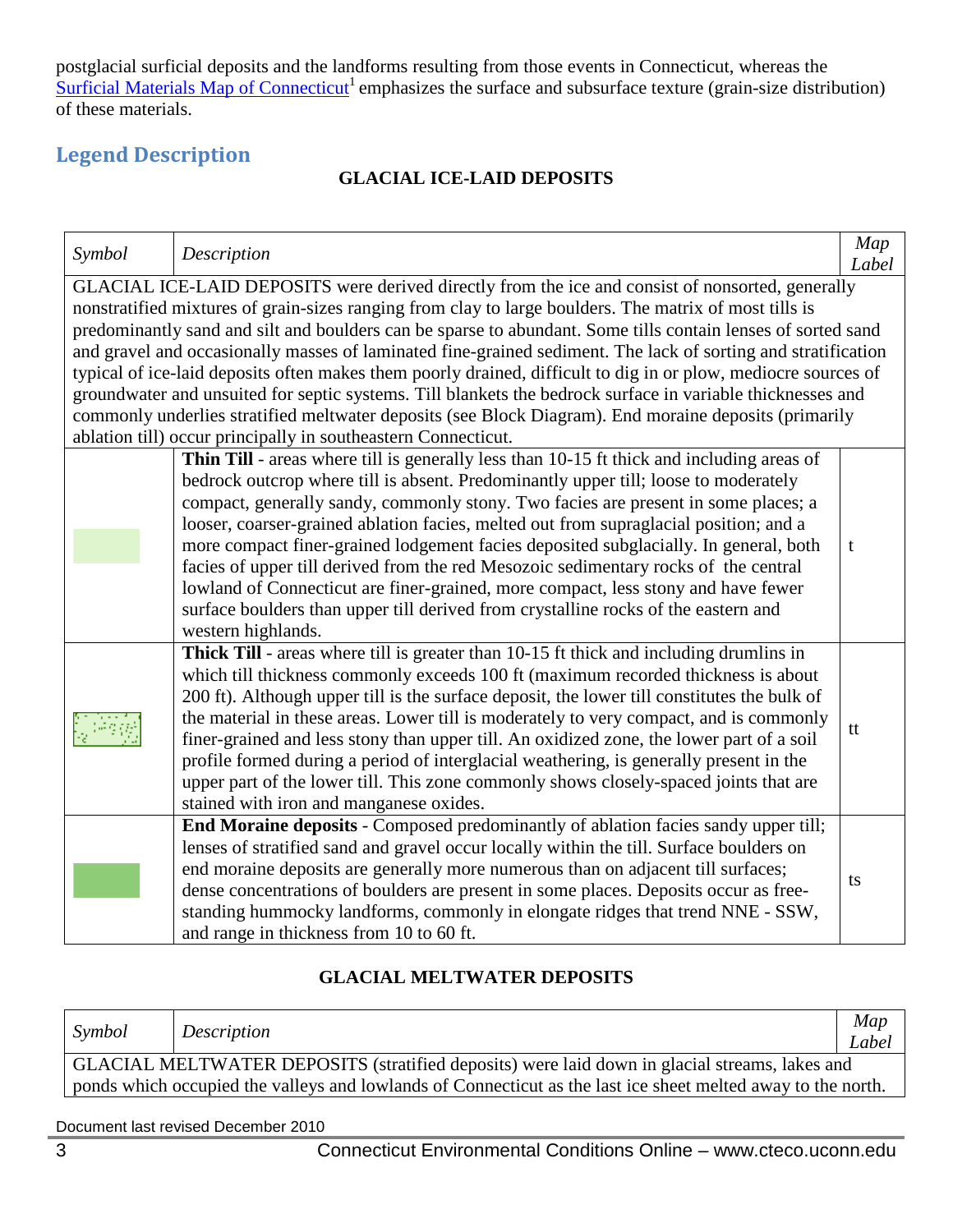| Symbol                                                                                                                                                                                                                                                                                                                                                                                                                                                                                                                                                     | Description                                                                                                                                                                                                                                                                                                                                                                                                                                                                                                                                                                 | Map<br>Label |
|------------------------------------------------------------------------------------------------------------------------------------------------------------------------------------------------------------------------------------------------------------------------------------------------------------------------------------------------------------------------------------------------------------------------------------------------------------------------------------------------------------------------------------------------------------|-----------------------------------------------------------------------------------------------------------------------------------------------------------------------------------------------------------------------------------------------------------------------------------------------------------------------------------------------------------------------------------------------------------------------------------------------------------------------------------------------------------------------------------------------------------------------------|--------------|
| They are often composed of layers of well-to-poorly sorted sands, gravels, silts and clays with few to no<br>boulders, and owing to their water-related depositional origins they have many characteristics that are<br>favorable for development. Because water is a better sorting agent than ice, glacial meltwater deposits are<br>commonly better sorted, more permeable, and better aquifers than ice-laid deposits. They can be good sources<br>of construction aggregate, and are relatively easy to excavate and build highways and buildings on. |                                                                                                                                                                                                                                                                                                                                                                                                                                                                                                                                                                             |              |
| <b>Fine Deposits</b>                                                                                                                                                                                                                                                                                                                                                                                                                                                                                                                                       |                                                                                                                                                                                                                                                                                                                                                                                                                                                                                                                                                                             |              |
|                                                                                                                                                                                                                                                                                                                                                                                                                                                                                                                                                            | Fines (very fine sand, silt, and clay) - Composed of well-sorted, thin layers of<br>alternating silt and clay, or thicker layers of very fine sand and silt. Very fine sand<br>commonly occurs at the surface and grades downward into rhythmically bedded silt<br>and clay varves (lake-bottom deposits)                                                                                                                                                                                                                                                                   | $\mathbf f$  |
| <b>Coarse Deposits</b>                                                                                                                                                                                                                                                                                                                                                                                                                                                                                                                                     |                                                                                                                                                                                                                                                                                                                                                                                                                                                                                                                                                                             |              |
|                                                                                                                                                                                                                                                                                                                                                                                                                                                                                                                                                            | Gravel - Composed mainly of gravel-sized particles; cobbles and boulders<br>predominate; minor amounts of sand within gravel beds, and sand comprises few<br>separate layers. Gravel layers generally are poorly sorted and bedding commonly is<br>distorted and faulted due to postdepositional collapse related to melting of ice. Gravel<br>deposits are shown only where observed in the field; additional gravel deposits may<br>be expected, principally in areas mapped as unit SG (proximal fluvial deposits or<br>delta-topset beds)                               | g            |
|                                                                                                                                                                                                                                                                                                                                                                                                                                                                                                                                                            | Sand and Gravel - Composed of mixtures of gravel and sand within individual layers<br>and as alternating layers. Sand and gravel layers generally range from 25 to 50 percent<br>gravel particles and from 50 to 75 percent sand particles. Layers are well to poorly<br>sorted; bedding may be distorted and faulted due to postdepositional collapse. It is<br>likely that some deposits within this map unit actually are gravel or sand and gravel<br>overlying sand. It is less likely that some of these deposits are sand (fluvial deposits or<br>delta-topset beds) | sg           |
|                                                                                                                                                                                                                                                                                                                                                                                                                                                                                                                                                            | Sand - Composed mainly of very coarse to fine sand, commonly in well-sorted layers.<br>Coarser layers may contain up to 25 percent gravel particles, generally granules and<br>pebbles; finer layers may contain some very fine sand, silt, and clay (delta-foreset<br>beds, very distal fluvial deposits, or windblown sediment)                                                                                                                                                                                                                                           | S            |
| <b>Stacked Coarse Deposits</b>                                                                                                                                                                                                                                                                                                                                                                                                                                                                                                                             |                                                                                                                                                                                                                                                                                                                                                                                                                                                                                                                                                                             |              |
|                                                                                                                                                                                                                                                                                                                                                                                                                                                                                                                                                            | Gravel overlying Sand and Gravel - Gravel is generally less than 20 ft thick,<br>horizontally bedded, and overlies thicker, inclined layers of sand and gravel (proximal<br>deltaic deposits)                                                                                                                                                                                                                                                                                                                                                                               | g/sg         |
|                                                                                                                                                                                                                                                                                                                                                                                                                                                                                                                                                            | Gravel overlying Sand - Gravel is generally less than 20 ft thick, horizontally<br>bedded, and overlies thicker, inclined layers of sand (proximal deltaic deposits)                                                                                                                                                                                                                                                                                                                                                                                                        | g/s          |
|                                                                                                                                                                                                                                                                                                                                                                                                                                                                                                                                                            | Sand and Gravel overlying Sand - Sand and gravel is generally less than 20 ft thick,<br>horizontally bedded, and overlies thicker, inclined layers of sand (deltaic deposits)                                                                                                                                                                                                                                                                                                                                                                                               | sg/s         |
|                                                                                                                                                                                                                                                                                                                                                                                                                                                                                                                                                            | Sand and Gravel overlying Sand overlying Sand and Gravel - Sand and gravel is<br>generally less than 20 ft thick, horizontally bedded, and overlies thicker inclined<br>layers of sand; thickness of sand and gravel at the base of the section is variable<br>(deltaic deposits overlying slightly older, more proximal deposits)                                                                                                                                                                                                                                          | sg/s/gg      |
|                                                                                                                                                                                                                                                                                                                                                                                                                                                                                                                                                            | Sand overlying Gravel - Sand of variable thickness overlies gravel of variable<br>thickness (younger distal deltaic or fluvial sediments overlying older, more proximal                                                                                                                                                                                                                                                                                                                                                                                                     | s/g          |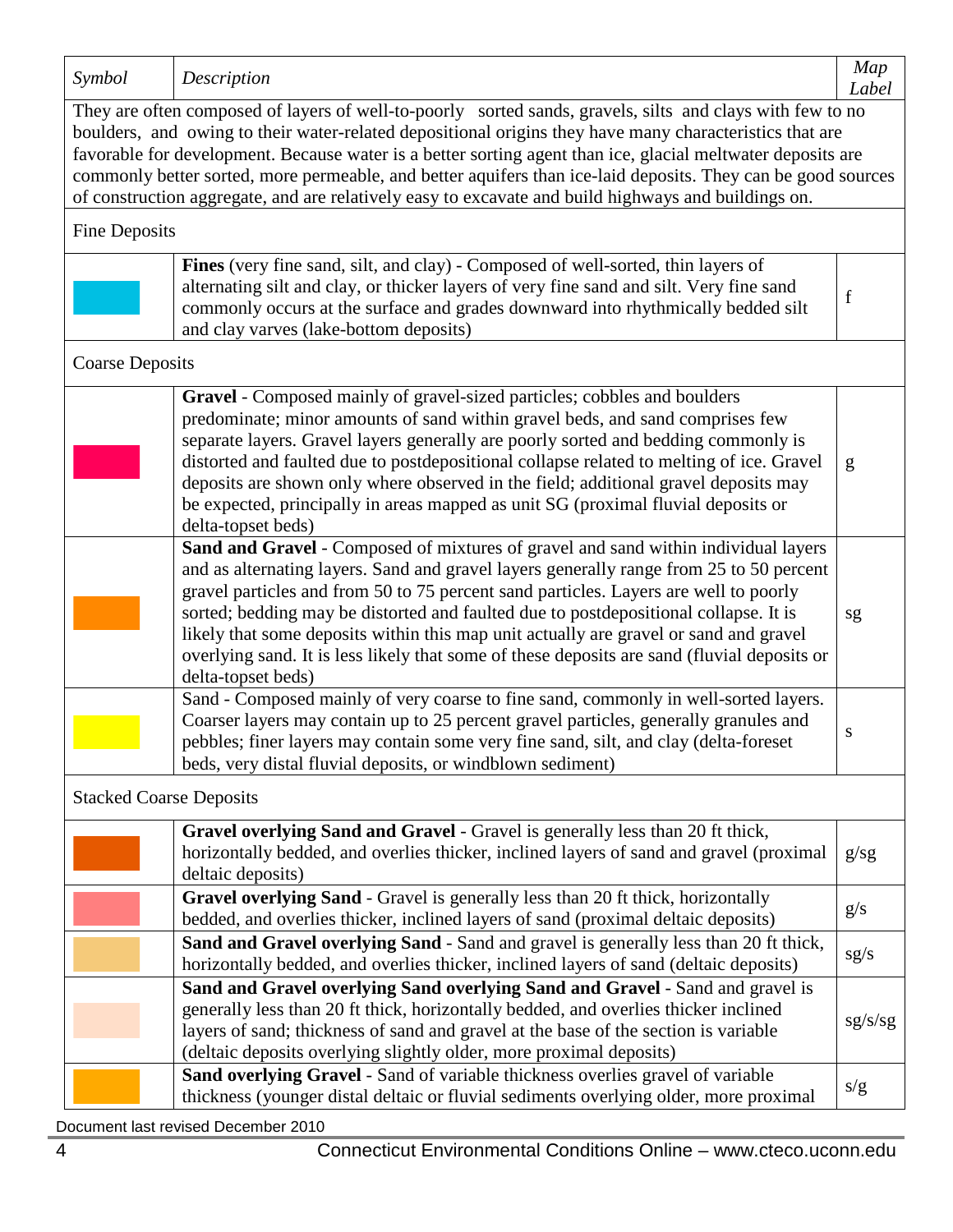| Symbol                                                 | Description                                                                                                                    | Map    |  |  |
|--------------------------------------------------------|--------------------------------------------------------------------------------------------------------------------------------|--------|--|--|
|                                                        | fluvial or deltaic sediments)                                                                                                  | Label  |  |  |
|                                                        |                                                                                                                                |        |  |  |
|                                                        | Sand overlying Sand and Gravel - Sand of variable thickness overlies sand and                                                  |        |  |  |
|                                                        | gravel of variable thickness (distal deltaic or fluvial sediments overlying slightly older                                     | s/sg   |  |  |
|                                                        | proximal fluvial or deltaic sediments)                                                                                         |        |  |  |
|                                                        | <b>Stacked Coarse Deposits Overlying Fine Deposits</b>                                                                         |        |  |  |
|                                                        | Gravel overlying Sand overlying Fines - Gravel is generally less than 20 ft thick,                                             |        |  |  |
|                                                        | horizontally bedded and overlies thicker inclined beds of sand which in turn overlie                                           |        |  |  |
|                                                        | fines of variable thickness (proximal deltaic deposits overlying lake-bottom                                                   | g/s/f  |  |  |
|                                                        | sediments)                                                                                                                     |        |  |  |
|                                                        | Gravel overlying Fines - Gravel is generally less than 20 ft thick, horizontally                                               |        |  |  |
|                                                        | bedded and overlies thicker thinly bedded fines (proximal fluvial deposits overlying                                           | g/f    |  |  |
|                                                        | lake-bottom sediments)                                                                                                         |        |  |  |
|                                                        | Sand and Gravel overlying Sand overlying Fines - Sand and gravel is generally less                                             |        |  |  |
|                                                        | than 20 ft thick, horizontally bedded and overlies thicker inclined beds of sand which                                         | sg/s/f |  |  |
|                                                        | in turn overlie thinly bedded fines of variable thickness (deltaic deposits overlying                                          |        |  |  |
|                                                        | lake-bottom sediment)                                                                                                          |        |  |  |
|                                                        | Sand and Gravel overlying Fines - Sand and gravel is generally less than 20 ft thick,                                          |        |  |  |
|                                                        | horizontally bedded and overlies thicker thinly bedded fines (fluvial meltwater terrace                                        | sg/f   |  |  |
|                                                        | deposits overlying lake-bottom sediment)<br>Sand overlying Fines - Sand is of variable thickness, commonly in inclined foreset |        |  |  |
|                                                        | beds and overlies thinly bedded fines of variable thickness (distal deltaic deposits                                           | s/f    |  |  |
|                                                        | overlying lake-bottom sediment)                                                                                                |        |  |  |
|                                                        |                                                                                                                                |        |  |  |
| <b>Stacked Fine Deposits Overlying Coarse Deposits</b> |                                                                                                                                |        |  |  |
|                                                        | Fines overlying Sand and Gravel - Fines of variable thickness, commonly in thinly                                              |        |  |  |
|                                                        | bedded layers overlie sand and gravel of ariable thickness (lake-bottom deposits                                               |        |  |  |
|                                                        | overlying slightly older collapsed proximal fluvial or deltaic deposits); in a few places                                      | f/sg   |  |  |
|                                                        | sand or sand and gravel, generally less than 25 ft. thick occurs on top of the f/sg unit                                       |        |  |  |
|                                                        | and is indicated as s/f/sg and sg/f/sg on the map, respectively.                                                               |        |  |  |
|                                                        | Fines overlying Sand - Fines of variable thickness, commonly in thinly bedded                                                  |        |  |  |
|                                                        | layers overlie sand of variable thickness (distal lake-bottom deposits overlying                                               | f/s    |  |  |
|                                                        | slightly older more delta-proximal lacustrine sediment)                                                                        |        |  |  |

## **POSTGLACIAL DEPOSITS**

<span id="page-4-0"></span>

| Symbol                                                                                                         | Description                                                                                                       | Map   |
|----------------------------------------------------------------------------------------------------------------|-------------------------------------------------------------------------------------------------------------------|-------|
|                                                                                                                |                                                                                                                   | Label |
|                                                                                                                | POSTGLACIAL DEPOSITS (primarily floodplain alluvium and swamp deposits) are less widely distributed               |       |
|                                                                                                                | and are typically thinner than the glacial deposits that they overlie, but they are locally important ecological, |       |
|                                                                                                                | agricultural, commercial, and recreational resources. Talus, a result of rockfall at the base of steep bedrock    |       |
|                                                                                                                | (primarily trap rock) cliffs, provides a cool damp ecological niche. Beach, marsh and swamp deposits are key      |       |
| ecological elements of coastal and poorly drained inland settings. Deposits of floodplain alluvium are largely |                                                                                                                   |       |
|                                                                                                                | composed of sands, gravels and silts that have been reworked from glacial deposits and mixed with organic         |       |
|                                                                                                                | matter which increases their fertility. Despite their flood-prone nature, low, flat, fertile floodplains have     |       |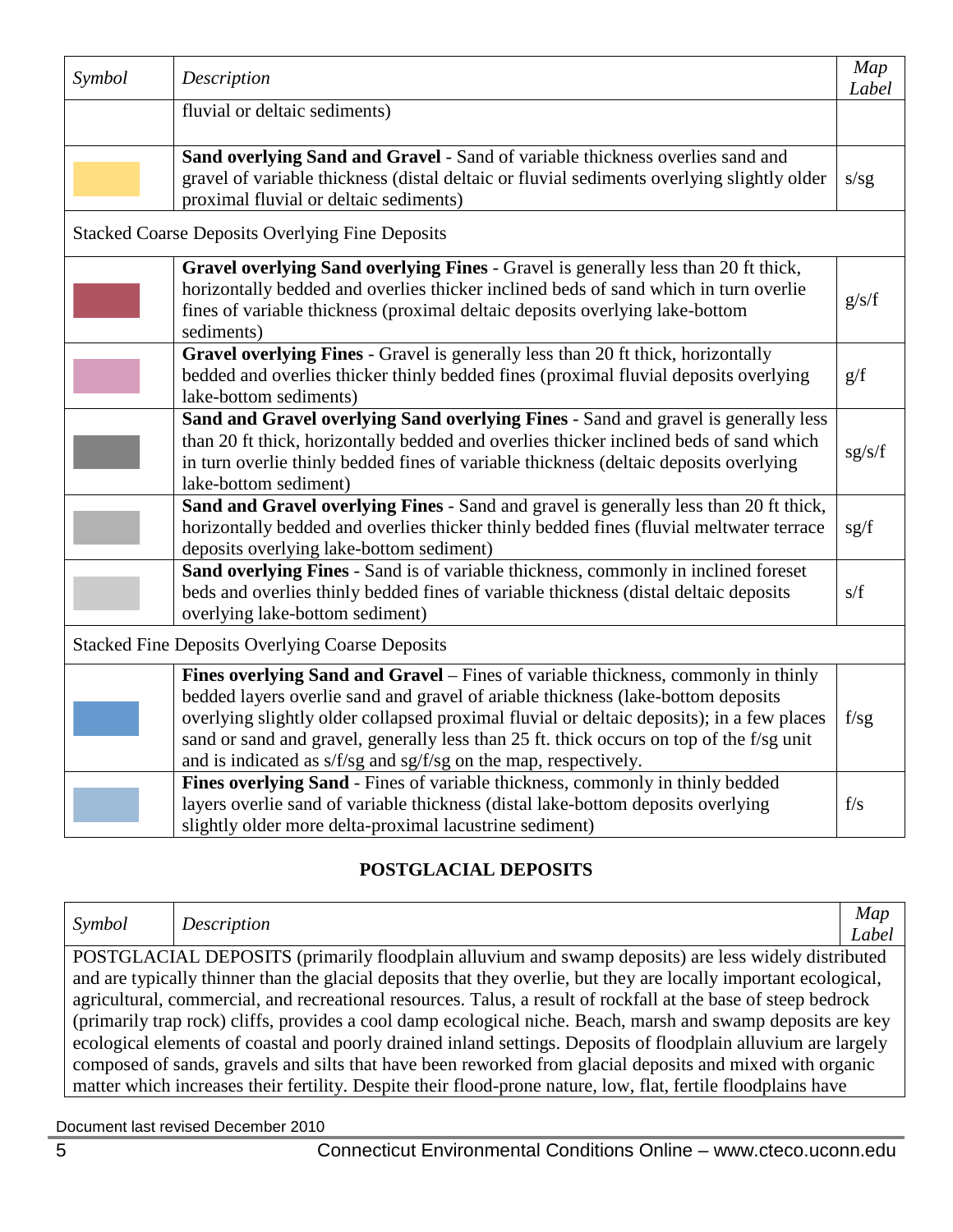| Symbol                                                                                                  | Description                                                                                                                                                                                                                                                                                                                                                                                                                                                                                                                                                                                                                                                                                                                | Map<br>Label    |  |  |
|---------------------------------------------------------------------------------------------------------|----------------------------------------------------------------------------------------------------------------------------------------------------------------------------------------------------------------------------------------------------------------------------------------------------------------------------------------------------------------------------------------------------------------------------------------------------------------------------------------------------------------------------------------------------------------------------------------------------------------------------------------------------------------------------------------------------------------------------|-----------------|--|--|
| historically been attractive for agricultural uses and development related to water-dependant commerce. |                                                                                                                                                                                                                                                                                                                                                                                                                                                                                                                                                                                                                                                                                                                            |                 |  |  |
|                                                                                                         | Floodplain Alluvium - Sand, gravel, silt, and some organic material, on the<br>floodplains of modern streams. The texture of alluvium commonly varies over short<br>distances both laterally and vertically, and is often similar to the texture of adjacent<br>glacial deposits. Along smaller streams, alluvium is commonly less than 5 ft thick.<br>The most extensive deposit of alluvium on the map is along the Connecticut River<br>where the texture is predominantly fine to very fine sand and silt; here and along other<br>larger rivers, it may be as much as 25 ft thick. Alluvium typically overlies thicker<br>glacial stratified deposits, the general texture of which is indicated by the stacked unit. | a               |  |  |
|                                                                                                         | Alluvium overlying undifferentiated Coarse deposits (g, sg, s)                                                                                                                                                                                                                                                                                                                                                                                                                                                                                                                                                                                                                                                             | $a/sg^*$        |  |  |
|                                                                                                         | <b>Alluvium overlying Sand</b>                                                                                                                                                                                                                                                                                                                                                                                                                                                                                                                                                                                                                                                                                             | a/s             |  |  |
|                                                                                                         | <b>Alluvium overlying Fines</b>                                                                                                                                                                                                                                                                                                                                                                                                                                                                                                                                                                                                                                                                                            | a/f             |  |  |
|                                                                                                         | Alluvium overlying undifferentiated Coarse deposits overlying Fine deposits                                                                                                                                                                                                                                                                                                                                                                                                                                                                                                                                                                                                                                                | $a/s/f^*$       |  |  |
|                                                                                                         | Alluvium overlying undifferentiated Fine deposits overlying Coarse deposits                                                                                                                                                                                                                                                                                                                                                                                                                                                                                                                                                                                                                                                | $a/f/g^*$       |  |  |
|                                                                                                         | Swamp deposits - Muck and peat that contain minor amounts of sand, silt, and clay,<br>accumulated in poorly drained areas. Most swamp deposits are less than about 10 ft<br>thick. Swamp deposits are underlain by glacial deposits or bedrock. They are often<br>underlain by glacial till even where they occur within glacial meltwater deposits.<br>Where swamp deposits are known or inferred to be underlain by sand and/or fines,<br>they are shown on the map by the stacked unit.                                                                                                                                                                                                                                 | SW              |  |  |
|                                                                                                         | <b>Swamp deposits overlying Sand</b>                                                                                                                                                                                                                                                                                                                                                                                                                                                                                                                                                                                                                                                                                       | sw/s            |  |  |
|                                                                                                         | <b>Swamp deposits overlying Fines</b>                                                                                                                                                                                                                                                                                                                                                                                                                                                                                                                                                                                                                                                                                      | sw/f            |  |  |
|                                                                                                         | <b>Swamp deposits overlying Sand overlying Fines</b>                                                                                                                                                                                                                                                                                                                                                                                                                                                                                                                                                                                                                                                                       | sw/s/f          |  |  |
|                                                                                                         | <b>Swamp deposits overlying Fines overlying Sand</b>                                                                                                                                                                                                                                                                                                                                                                                                                                                                                                                                                                                                                                                                       | sw/f/s          |  |  |
|                                                                                                         | Salt-Marsh and Tidal-Marsh deposits - Peat and muck interbedded with sand and silt,<br>deposited in environments of low wave energy along the coast and in river estuaries.<br>Marsh deposits are dominantly peat and muck, generally a few feet to 35 ft thick. In<br>the major estuaries marsh deposits may overlie estuarine deposits which are sand and<br>silt with minor organic material as much as 40 - 90 ft thick. These deposits are<br>generally underlain by the glacial material shown adjacent on the map; either till or<br>sand and gravel. Where they are known or inferred to be underlain by sand or fines,<br>they are shown on the map by stacked units.                                             | sm              |  |  |
|                                                                                                         | Salt-Marsh and Tidal-Marsh deposits overlying Sand overlying Fines                                                                                                                                                                                                                                                                                                                                                                                                                                                                                                                                                                                                                                                         | $\text{sm/s/f}$ |  |  |
|                                                                                                         | <b>Salt-Marsh and Tidal-Marsh deposits overlying Fines</b>                                                                                                                                                                                                                                                                                                                                                                                                                                                                                                                                                                                                                                                                 | sm/f            |  |  |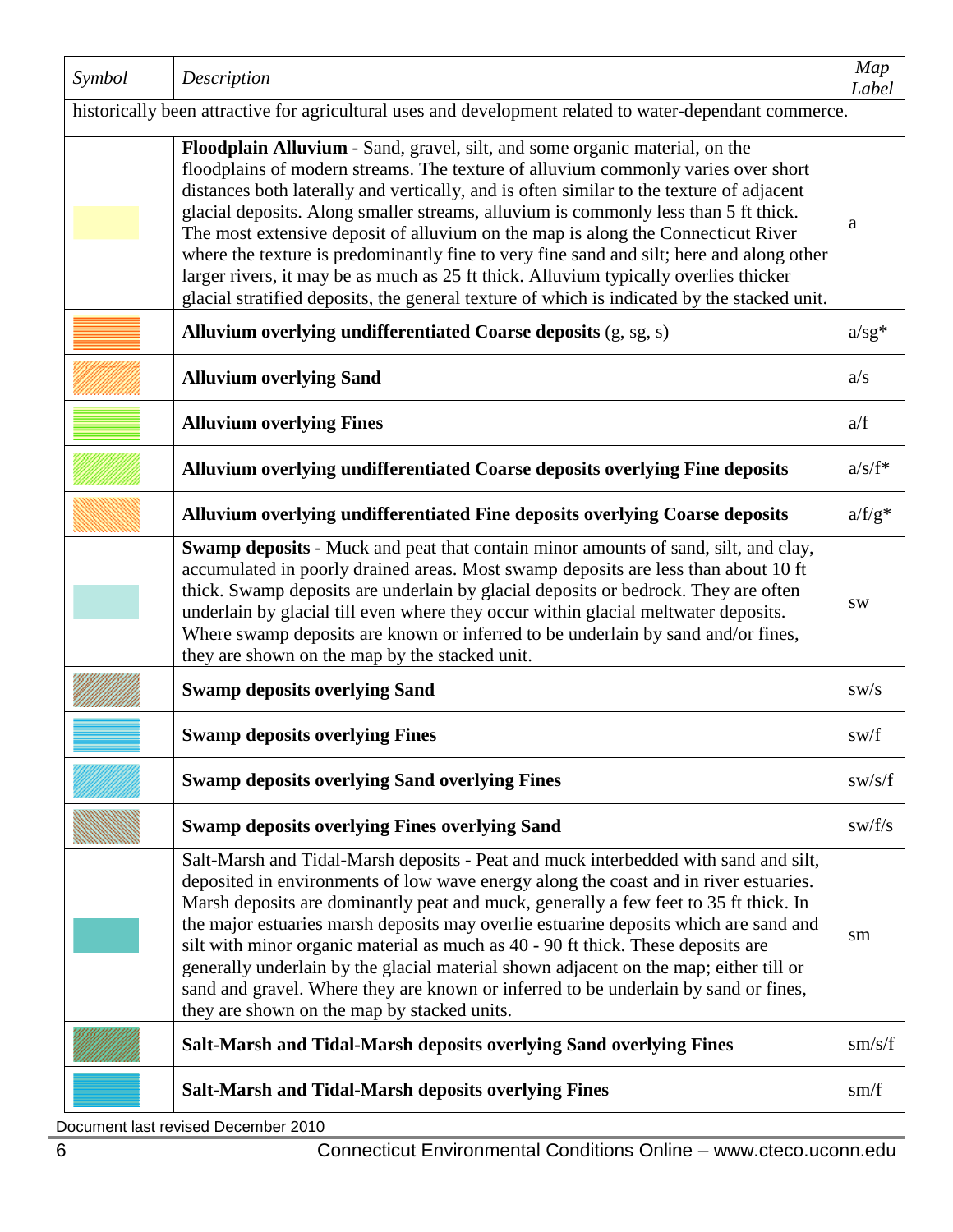| Symbol                                                            | Description                                                                                | Map   |  |  |
|-------------------------------------------------------------------|--------------------------------------------------------------------------------------------|-------|--|--|
|                                                                   |                                                                                            | Label |  |  |
|                                                                   | Talus - Loose, angular blocks (mostly boulders) accumulated by rockfall at the bases       |       |  |  |
|                                                                   | of steep bedrock cliffs. Talus forms steep unstable slopes and is generally less than 10   | ta    |  |  |
|                                                                   | ft thick. It occurs most extensively along the linear basalt and diabase ridges within the |       |  |  |
|                                                                   | central lowland.                                                                           |       |  |  |
|                                                                   | Beach deposits - Sand and and gravel deposited along the shoreline by waves and            |       |  |  |
|                                                                   | currents and by wind action. The texture of beach deposits varies over short distances     |       |  |  |
|                                                                   | and is generally controlled by the texture of nearby glacial materials exposed to wave     |       |  |  |
|                                                                   | action. Beach deposits are generally well sorted and rarely more than a few feet thick.    | b     |  |  |
|                                                                   | Many sand beaches along the Connecticut coast have been 'restored'; these have not         |       |  |  |
|                                                                   | been distinguished from natural beaches on this map; however, extensive beaches that       |       |  |  |
|                                                                   | consist totally of 'made-land' are mapped as artificial fill.                              |       |  |  |
|                                                                   | Artificial Fill - Earth materials and manmade materials that have been artificially        |       |  |  |
|                                                                   | emplaced. Artificial fill is common throughout the map area but has been shown on          | af    |  |  |
|                                                                   | this map only where extensive areas of 'made land' occur, principally along the coast.     |       |  |  |
|                                                                   |                                                                                            |       |  |  |
| * Alluvium may be overlying any of the Coarse deposits (g, sg, s) |                                                                                            |       |  |  |
|                                                                   |                                                                                            |       |  |  |
|                                                                   | Water                                                                                      | W     |  |  |

## **Use Limitations**

Surficial Materials is not intended for maps printed at map scales greater or more detailed than 1:24,000 scale (1 inch = 2,000 feet). It is not intended for analysis with other digital data compiled at scales greater or more detailed than 1:24,000 scale. This information is based on 7.5 minute U.S. Geological Survey 1:24,000-scale topographic quadrangle maps with a 10-ft contour interval. Surficial geologic maps exist in various forms (either published, open-filed, or unpublished) for 98 quadrangles. The authors of the [Surficial Materials Map of](http://cteco.uconn.edu/map_catalog/maps/state/Surficial_Materials_Map_of_Connecticut.pdf)  [Connecticut](http://cteco.uconn.edu/map_catalog/maps/state/Surficial_Materials_Map_of_Connecticut.pdf)<sup>1</sup> reviewed all of these maps, and did reconnaissance mapping in the remaining quadrangles. In the course of compiling this large body of data to create both the statewide Surficial Materials Map and the statewide Quaternary Geology Map, the authors applied a consistent interpretive rationale; the result is that, in some cases, the original studies have been reworked or revised.

## **Related Information**

[Surficial Materials Map of Connecticut](http://cteco.uconn.edu/map_catalog/maps/state/Surficial_Materials_Map_of_Connecticut.pdf)<sup>1</sup> – state map in PDF format (27 Mb)

[Surficial Materials](http://www.cteco.uconn.edu/guides/Surficial_Material.htm) – CT ECO Basic Data Guide

[Surficial Materials GIS metadata](http://www.cteco.uconn.edu/metadata/dep/document/SURFICIAL_MATERIAL_POLY_FGDC_Plus.htm) – Contains technical documentation describing the Surficial Material data and the data sources, process steps, and standards used to collect, digitize, and store this information in a geographic information system (GIS).

# **Data Collection Date**

1992 (Publication date of **Surficial Materials Map of Connecticut**<sup>1</sup>)

#### **Status**

Document last revised December 2010 Complete, no updates planned